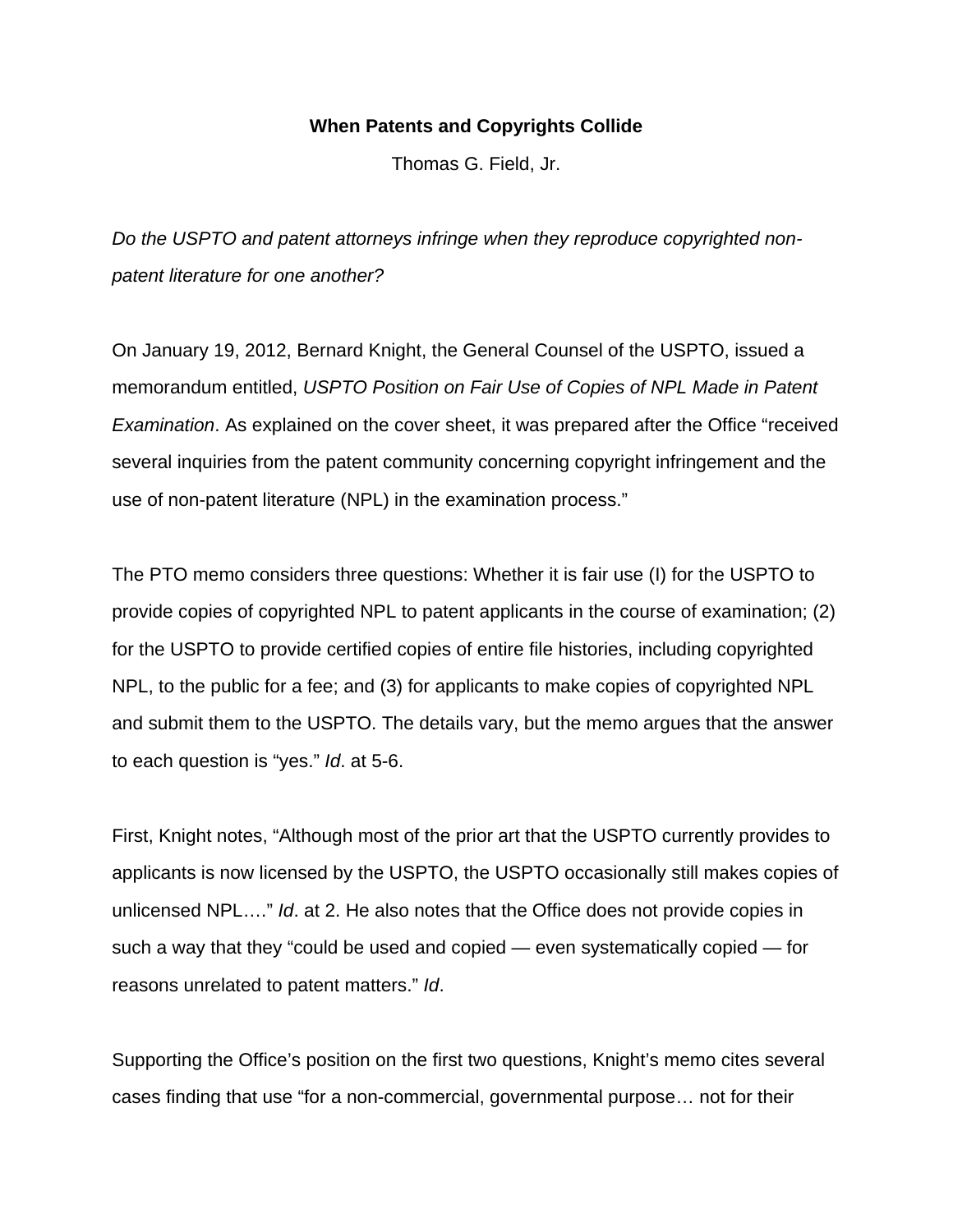expressive content, but as evidence relating to" the patentability of particular inventions is fair. *Id*. at 3. That addresses the first of four factors listed in 17 U.S.C. § 107, "the purpose and character of the use, including whether such use is of a commercial nature."

Knight also cites Campbell v. AcuffRose Music, 510 U.S. 569, 579 (1994), for the proposition that "transformative" uses are favored. Other courts have made much of that, but usually in situations distant from the facts in *Campbell* — where the second work was a parody of the first. That is perhaps the weakest argument made.

The second factor is "the nature of the copyrighted work." Although work published by technical journals is supported by others, and frequently by taxpayers, some seem not to appreciate the consequences were publishers denied income from subscriptions and royalties. Knight does not mention this.

The third fair use factor is "the [relative] amount and substantiality of the portion used." Knight notes, at 4, that the amount used varies but concedes that "copying less than the entire work is often not an option."

The last factor is "the effect of the use upon the potential market." This factor is frequently seen as most important for fair use purposes and seems so here. Stressing a point sometimes neglected, Knight states: "'Although in every fair use case the plaintiff may suffer a loss of a potential market if that potential is defined as the theoretical market for licensing the very use at issue, the potential effects on licensing revenue have been limited to 'traditional, reasonable, or likely to be developed markets.' American Geophysical Union v. Texaco, 60 F.3d 913 (2d Cir. 1994)." He thus concludes, "Given that the only identifiable 'market' for these works that the USPTO's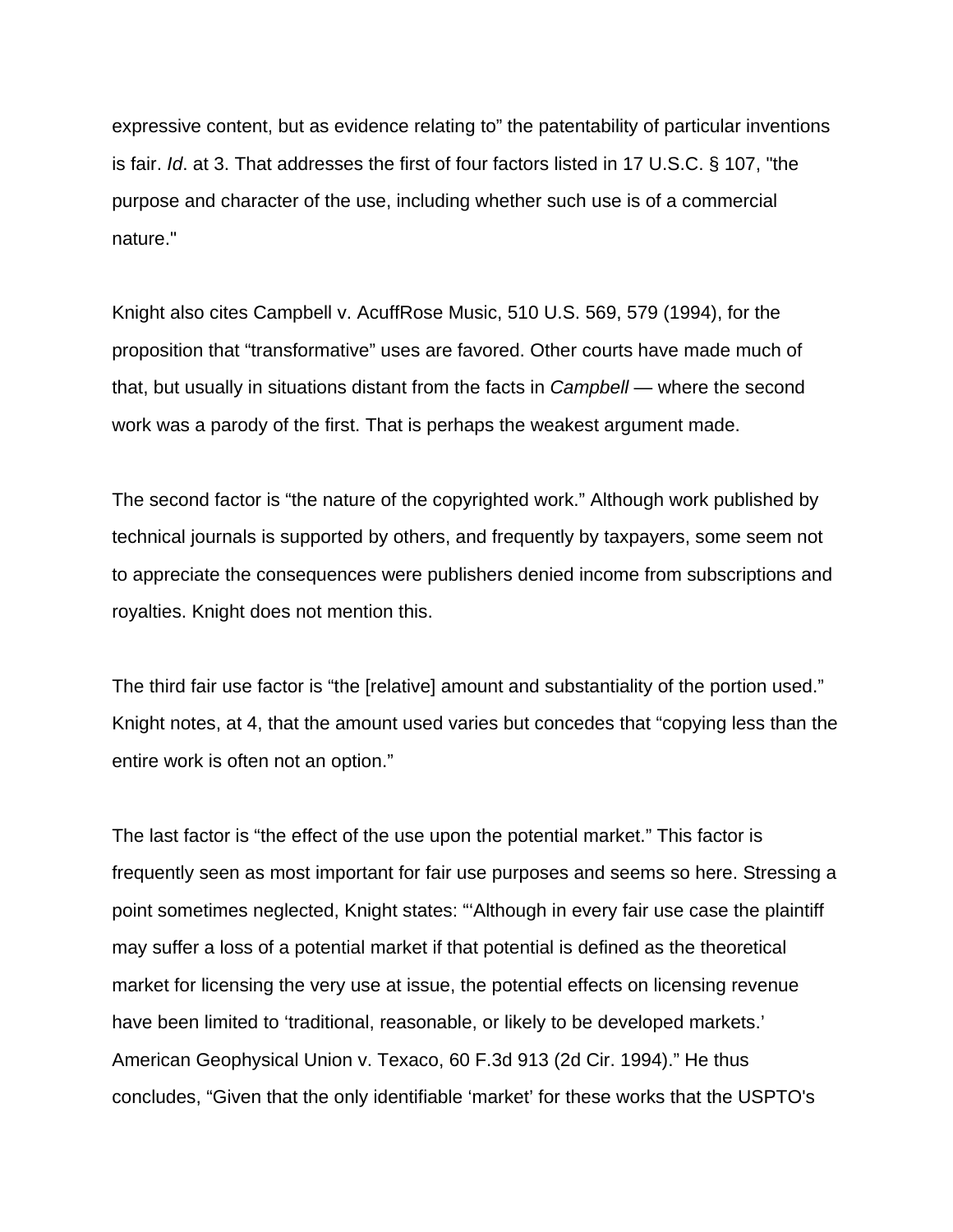use might 'impair' appears to be the market for use of these works in patent examination itself, there does not seem to be any cognizable market impairment."

His analyses of USPTO liability may deter suit. They will, however, not come into play until suit is filed against the Office in the U.S. Court of Federal Claims under 28 U.S.C § 1498(b).

Meanwhile, as anticipated by Knight's memo, the third issue he addresses came into play on Feb. 29th, when the American Institute of Physics and John Wiley and Sons filed suits in Illinois and Minnesota. The latter complaint alleges that one firm and ten John Does infringe, for example, by copying articles and filing them with the Office. It also alleges that the copying is commercial (¶ 14) and, referring to the firm's claim to practice copyright law (¶ 13), insinuates that infringement is willful. As I've mentioned before, if custom plays any role, that notion is unsupportable.

Although Knight's analyses might carry little weight in such a context, he opines, at 6, that applicants' government-imposed obligation to submit copies of NPL means that their use is not "commercial" and is otherwise favored under the first factor of § 107.

That argument is not as compelling as one accepted in SmithKline Beecham Consumer Healthcare, L.P. v. Watson Pharm., Inc., 211 F.3d 21 (2d Cir. 2000), *cert. denied,* 531 U.S. 872 (2000). There, after a SmithKline patent expired, Watson sought FDA approval for a generic version. Because such approval was conditioned on use of "labeling almost identical to appellant's copyrighted guide and tape," the court found "SmithKline's copyright claim… meritless." *Id.* at 22, 25.

Knight also maintains: "The analysis for the second, third, and fourth factors is virtually